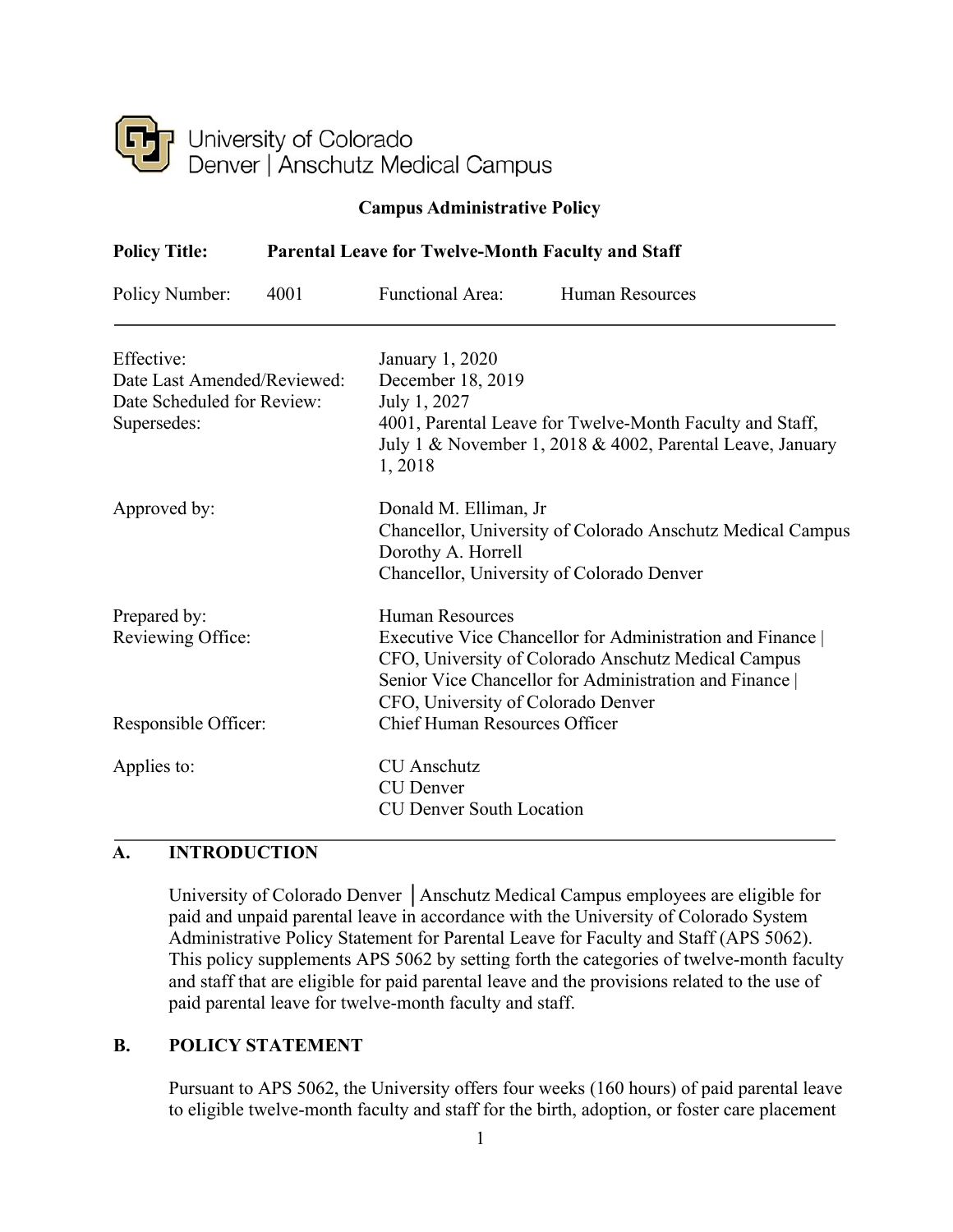of a child(ren). The purpose of parental leave is to allow parents additional flexibility and time to care for and bond with their (child)ren.

# **C. ELIGIBILITY**

Only twelve-month faculty, university staff and classified staff are eligible for paid parental leave. For purposes of this policy, twelve-month faculty include Instructors, Senior Instructors, Assistant Professors, Associate Professors, Professors, Distinguished Professors, Assistant Professors (C/T), Associate Professors (C/T) and Professors (C/T), Assistant Professors – Research, Associate Professors – Research, Professors – Research, Research Instructors, Faculty Research Associates, Visiting Research Associates, Professional Research Assistants, Sr. Professional Research Assistants, Research Associates, Sr. Research Associates and Research Sr. Instructors.

In addition, in order to be eligible for paid parental leave, twelve-month faculty, university staff and classified staff must meet the following criteria:

- 1. Have a regular appointment of 50% or greater.
- 2. Have been employed by the university for twelve consecutive months prior to the date of the birth, adoption, foster care placement or guardianship.
- 3. Meet the definition of Parent as set forth in APS 5062.<sup>1</sup>

## **CI. LEAVE PROVISIONS**

- 1. Paid parental leave must be taken in a continuous block of hours from the date the employee chooses to implement their university-paid parental leave. Paid parental leave may not be taken intermittently.
- 2. Paid parental leave is calculated on the employee's base salary at the time the employee commences the leave. Incentive payments, bonus payments, and external compensation is excluded from the employee's salary calculation. Part-time employees' pay will be pro-rated based on the employee's FTE. Paid parental leave is subject to all applicable taxes and withholdings.
- 3. A multiple birth, adoption, or foster care placement (i.e. the birth of twins or adoption of siblings) does not increase the four weeks (160 hours) of paid leave.
- 4. Paid parental leave must be used within one year of the birth, adoption, or foster care placement of a child. Failure to use paid parental leave within one year will constitute a forfeiture of the leave.
- 5. Employees are only eligible for one period of paid parental leave in a rolling twelvemonth period.

<sup>&</sup>lt;sup>1</sup> APS 5062 defines "Parent" as a biological parent, domestic partner or new adoptive parent or guardian of a child or foster child, including an employee using a surrogate/gestational carrier.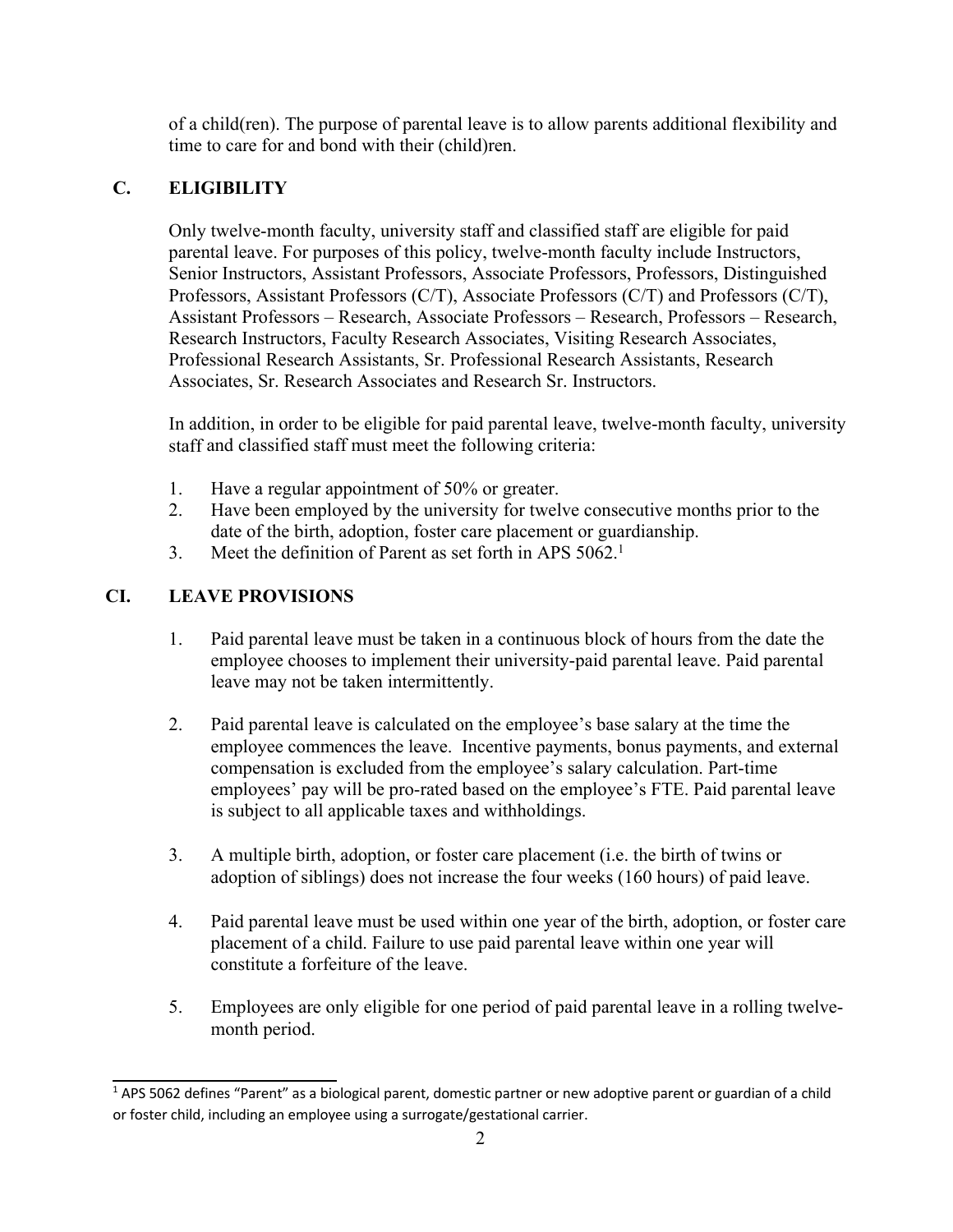- 6. If both parents are employed by CU Denver | Anschutz Medical Campus, they may take paid parental leave concurrently or at separate times.
- 7. Upon the exhaustion of paid parental leave, employees must use sick and, if necessary, vacation leave for the remainder of their leave period. In accordance with Regent Policy 11.E.3.d, vacation leave must be exhausted prior to being placed on leave without pay.
- 8. Employees who use parental leave for purposes other than to care for a newly born, adopted or foster care placed child may be subject to disciplinary action, up to and including termination.
- 9. An eligible employee shall, initially, verbally notify their supervisor of the need for paid parental leave and the timing and duration of the paid parental leave. If the need for paid parental leave is foreseeable, an eligible employee must give their supervisor at least 30 calendar days advance notice of the need for leave, if practicable. If the need for paid parental leave is not foreseeable, an eligible employee must give notice of the need for leave to the eligible employee's supervisor as soon as practicable. An eligible employee shall follow up the verbal request for paid parental leave in writing on an appropriate University leave request form. Failure to notify the University in a timely manner could affect eligibility.

| <b>Employee Group</b> | <b>Benefit</b>                                                                                                                                                                                                                                                                          |
|-----------------------|-----------------------------------------------------------------------------------------------------------------------------------------------------------------------------------------------------------------------------------------------------------------------------------------|
| 12-month faculty      | Faculty positions that are eligible for FML<br>benefits per the <b>Employee Services Benefits</b><br>Eligibility Matrix published on their<br>website.                                                                                                                                  |
|                       | Entitled to 160 hours of paid parental leave<br>to be used in a continuous block of time and,<br>inclusive of the aforementioned paid leave<br>period, up to an additional five months of<br>leave used as a continuous block of time or,<br>if requested and approved, intermittently. |
| University Staff      | University staff positions that are eligible for<br>FML benefits per the <b>Employee Services</b><br><b>Benefits Eligibility Matrix published on</b><br>their website.                                                                                                                  |
|                       | Entitled to 160 hours of paid parental leave<br>to be used in a continuous block of time and,<br>inclusive of the aforementioned paid leave                                                                                                                                             |

### **E. SYNOPSIS OF BENEFIT BY EMPLOYEE GROUP**